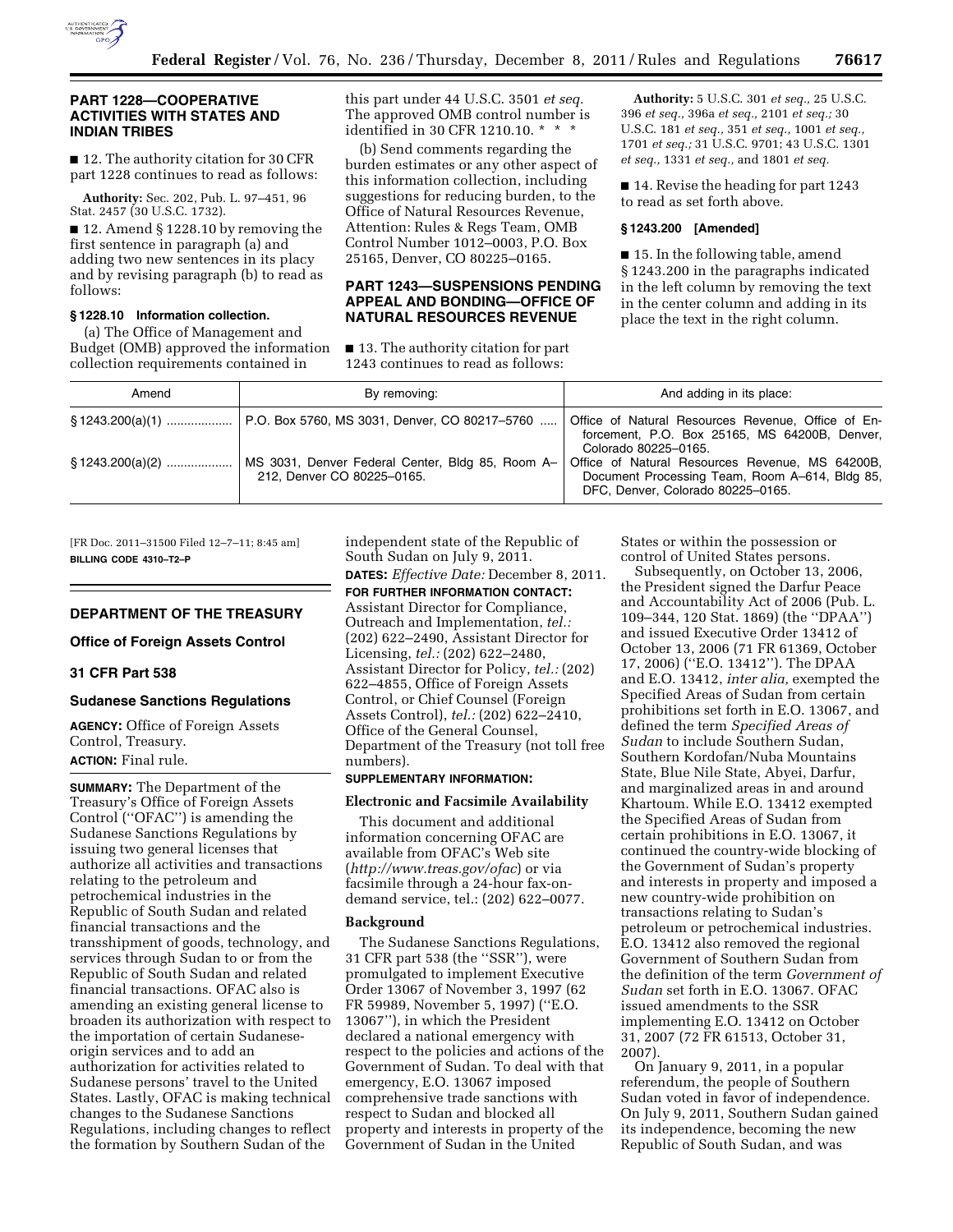formally recognized by the United States Government. Since July 9, 2011, the Republic of South Sudan has been an independent state. As such, it is no longer subject to the SSR.

While the Republic of South Sudan is no longer subject to the SSR, certain activities in or involving the Republic of South Sudan continue to be prohibited by the SSR, absent authorization from OFAC, given the interdependence between certain sectors of the economies of the Republic of South Sudan and Sudan. For example, the SSR continue to prohibit U.S. persons from engaging in transactions relating to the petroleum or petrochemical industry in the Republic of South Sudan if such transactions also relate to the petroleum or petrochemical industry in Sudan, and from exporting goods, technology, or services to, or importing goods or services from, the Republic of South Sudan that transit through Sudan (*see*  SSR §§ 538.406, 538.210, and 538.417).

OFAC today is amending the SSR by issuing two general licenses that authorize, to the extent otherwise prohibited by the SSR, (1) all activities involving the petroleum and petrochemical industries in the Republic of South Sudan and related financial transactions and (2) the transshipment of goods, technology, and services through Sudan to or from the Republic of South Sudan and related financial transactions. OFAC also is amending an existing general license to broaden its authorization with respect to the importation of certain Sudaneseorigin services and to add an authorization for activities related to Sudanese persons' travel to the United States. Finally, OFAC is making certain technical changes to the SSR, including changes to reflect the establishment of the independent state of the Republic of South Sudan and the separation of the Government of the Republic of South Sudan from the Government of Sudan.

### **Public Participation**

Because the amendment of 31 CFR part 538 involves a foreign affairs function, the provisions of Executive Order 12866 and the Administrative Procedure Act (5 U.S.C. 553), requiring notice of proposed rulemaking, opportunity for public participation, and delay in effective date, are inapplicable. Because no notice of proposed rulemaking is required for this rule, the Regulatory Flexibility Act (5 U.S.C. 601–612) does not apply.

## **Paperwork Reduction Act**

The collections of information related to 31 CFR part 538 are contained in 31 CFR part 501 (the ''Reporting,

Procedures and Penalties Regulations''). Pursuant to the Paperwork Reduction Act of 1995 (44 U.S.C. 3507), those collections of information have been approved by the Office of Management and Budget under control number 1505– 0164. An agency may not conduct or sponsor, and a person is not required to respond to, a collection of information unless the collection of information displays a valid control number.

#### **List of Subjects in 31 CFR Part 538**

Administrative practice and procedure, Banking, Banks, Blocking of assets, Exports, Foreign trade, Humanitarian aid, Imports, Penalties, Petroleum, Reporting and recordkeeping requirements, Specially designated nationals, Sudan, Transportation.

For the reasons set forth in the preamble, the Department of the Treasury's Office of Foreign Assets Control amends 31 CFR Part 538 as follows:

## **PART 538—SUDANESE SANCTIONS REGULATIONS**

■ 1. The authority citation for part 538 continues to read as follows:

**Authority:** 3 U.S.C. 301; 18 U.S.C. 2339B, 2332d; 31 U.S.C. 321(b); 50 U.S.C. 1601– 1651, 1701–1706; Pub. L. 101–410, 104 Stat. 890 (28 U.S.C. 2461 note); 22 U.S.C. 7201– 7211; Pub. L. 109–344, 120 Stat. 1869; Pub. L. 110–96, 121 Stat. 1011; E.O. 13067, 62 FR 59989, 3 CFR, 1997 Comp., p. 230; E.O. 13412, 71 FR 61369, 3 CFR, 2006 Comp., p. 244.

#### **Subpart C—General Definitions**

■ 2. Amend § 538.305 by redesignating paragraph (a) as introductory text of the section and republishing it, removing paragraph (b), redesignating paragraphs  $(1)$  through  $(4)$  as  $(a)$  through  $(d)$ , respectively, redesignating the Note to § 538.305 as Note 2 to § 538.305, and adding new Note 1 to § 538.305 to read as follows:

## **§ 538.305 Government of Sudan.**

The term *Government of Sudan*  includes:

\* \* \* \* \*

**NOTE 1 TO § 538.305:** The term *Government of Sudan* does not include the Government of the Republic of South Sudan or the central bank of the Republic of South Sudan.

\* \* \* \* \* ■ 3. Amend § 538.312 by adding new paragraph (e) to read as follows:

#### **§ 538.312 Sudanese origin.**

\* \* \* \* \* (e) The term *goods or services of Sudanese origin* does not include goods or services that have transshipped through Sudan to or from the Republic of South Sudan pursuant to the authorization in § 538.537 of this part.

■ 4. Amend § 538.320 by revising paragraph (a) to read as follows:

#### **§ 538.320 Specified Areas of Sudan.**

(a) The term *Specified Areas of Sudan*  means Southern Kordofan/Nuba Mountains State, Blue Nile State, Abyei, Darfur, and marginalized areas in and around Khartoum.

\* \* \* \* \*

#### **Subpart D—Interpretations**

■ 5. Amend § 538.405 by revising paragraphs (b), (c), and (d), and adding new paragraph (e) to read as follows:

### **§ 538.405 Transactions incidental to a licensed transaction authorized.**

\* \* \* \* \* (b) Provision of any transportation services to or from Sudan not explicitly authorized in or pursuant to this part other than loading, transporting, and discharging licensed or exempt cargo there;

(c) Distribution or leasing in Sudan of any containers or similar goods owned or controlled by United States persons after the performance of transportation services to Sudan;

(d) Financing of licensed sales for exportation or reexportation of the excluded food items specified in § 538.523(a)(3)(iii), other agricultural commodities not included in the definition of *food* set forth in § 538.523(a)(3)(ii), food (as defined in § 538.523(a)(3)(ii)) intended for military or law enforcement purchasers or importers, medicine, and medical devices to the Government of Sudan, to an area of Sudan other than the Specified Areas of Sudan, or to persons in third countries purchasing specifically for resale to any of the foregoing. *See* § 538.525; and

(e) All financial transactions ordinarily incident to the activities authorized by §§ 538.536 and 538.537 of this part.

\* \* \* \* \*

\* \* \* \* \*

■ 6. Amend § 538.417 by redesignating the Note to § 538.417 as Note 2 to § 538.417, adding new Note 1 to § 538.417, and revising redesignated Note 2 to § 538.417 to read as follows:

# **§ 538.417 Transshipments through Sudan.**

**NOTE 1 TO § 538.417:** See § 538.537 for a general license authorizing the transshipment of goods, technology, and services through Sudan to or from the Republic of South Sudan, and related transactions.